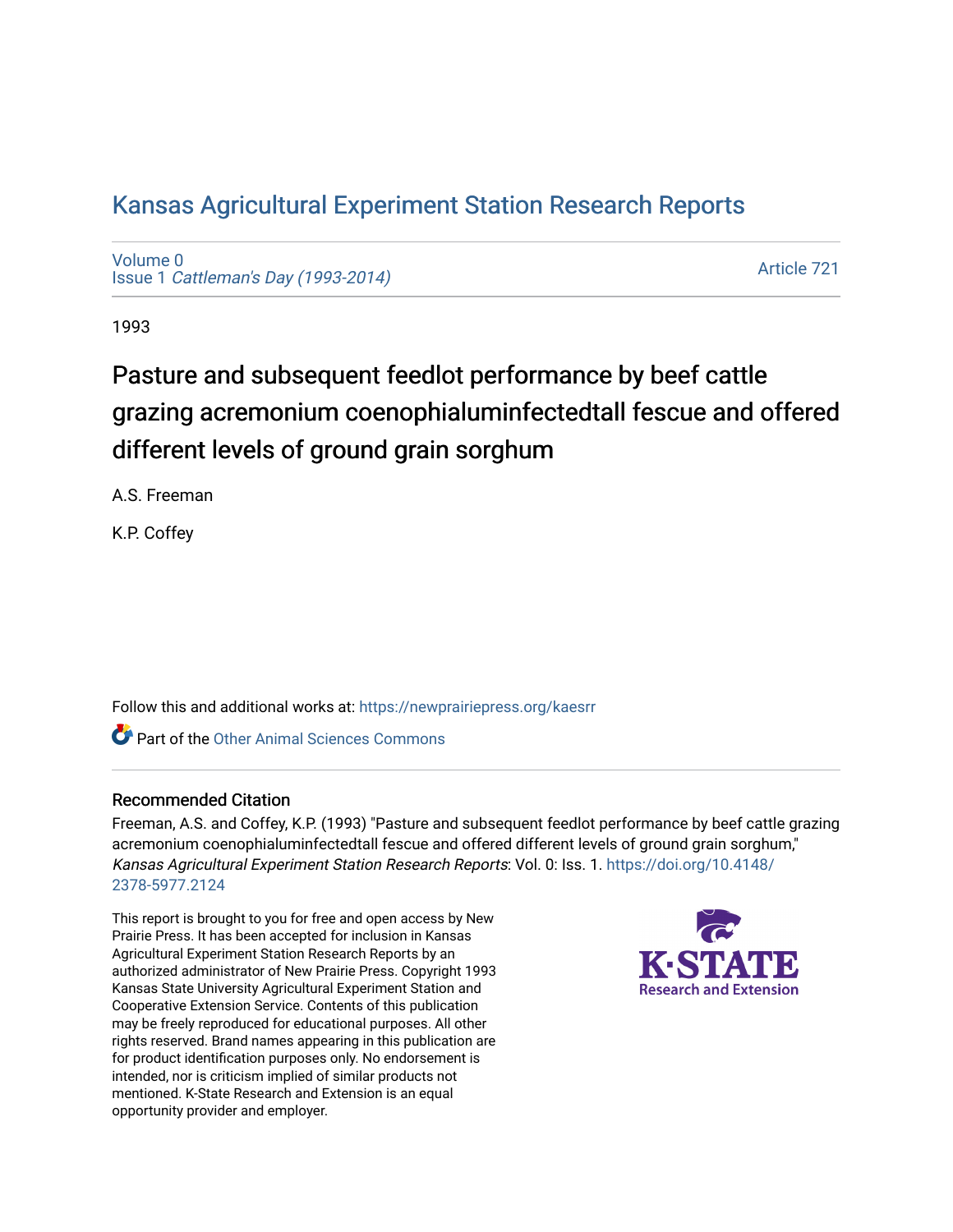### Pasture and subsequent feedlot performance by beef cattle grazing acremonium coenophialuminfectedtall fescue and offered different levels of ground grain sorghum

#### **Abstract**

One hundred twenty-six crossbred steers and sixty-three crossbred heifers (704 lb BW) were used to evaluate the effects of energy supplementation on animal performance during grazing of endophyteinfected tall fescue and on subsequent feedlot performance. Grazing ADG increased linearly (P<.05) from .70 lb/d for control (no supplementation) to .93 and 1.12 lb/d for cattle receiving .25% and .5% of BW as ground sorghum grain (SG), respectively. Initial feedlot weight was increased linearly (P<.02) by pasture SG levels. Feedlot daily gain, dry matter intake, and feed conversion; carcass characteristics; and liver abscess scores were not affected (P>.10) by SG that had been fed on pasture.

#### Keywords

Cattlemen's Day, 1993; Kansas Agricultural Experiment Station contribution; no. 93-318-S; Report of progress (Kansas State University. Agricultural Experiment Station and Cooperative Extension Service); 678; Beef; Sorghum grain; Steers; Heifers; Grazing performance; Feedlot performance; Carcass merit; Fescue; Endophyte

#### Creative Commons License



This work is licensed under a [Creative Commons Attribution 4.0 License](https://creativecommons.org/licenses/by/4.0/).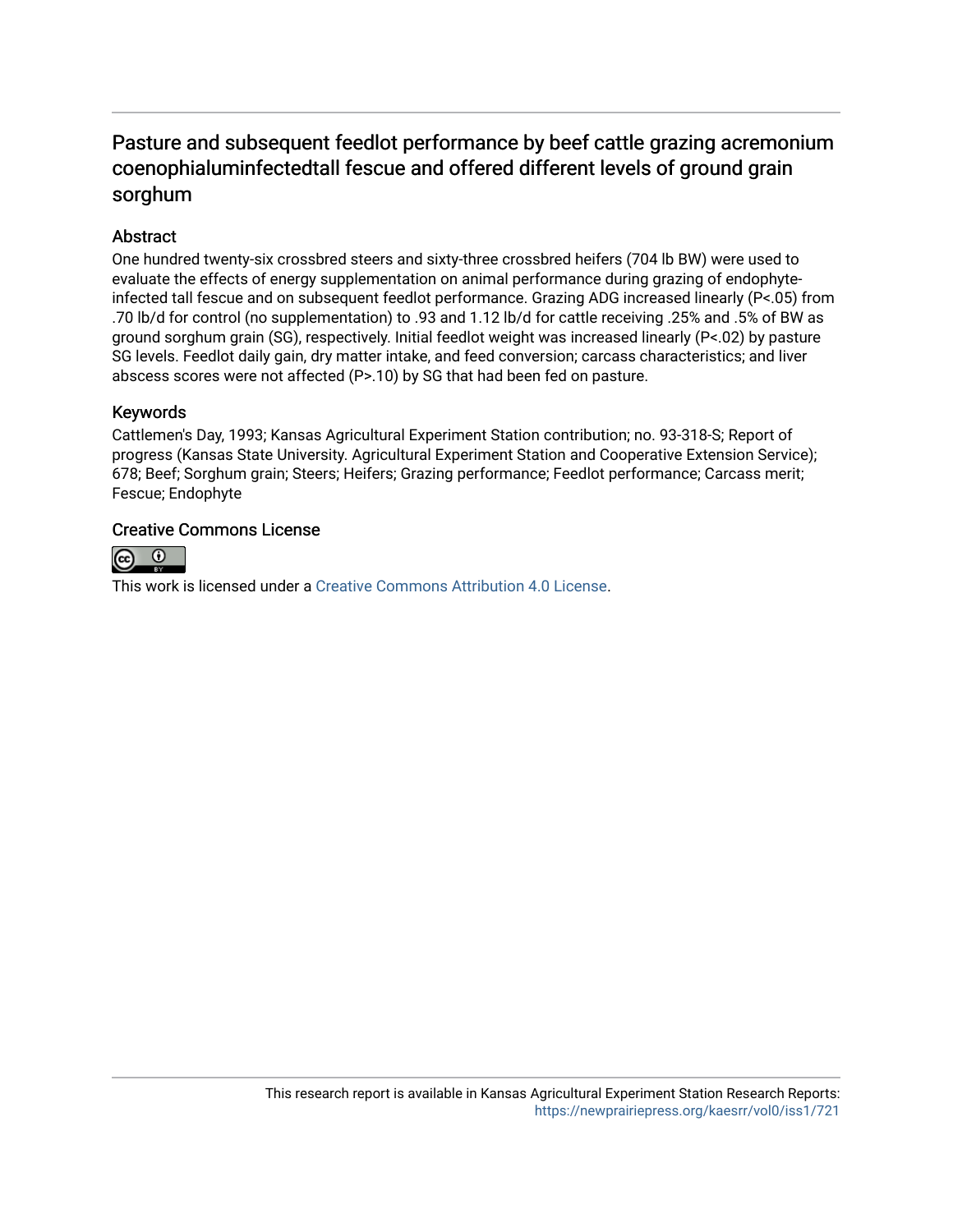#### **PASTURE AND SUBSEQUENT FEEDLOT PERFORMANCE BY BEEF CATTLE GRAZING** *ACREMONIUM COENOPHIALUM***-INFECTED TALL FESCUE AND OFFERED DIFFERENT LEVELS OF GROUND GRAIN SORGHUM**

*A. S. Freeman<sup>1</sup> and K. P. Coffey*<sup>2</sup>

#### **Summary**

One hundred twenty-six crossbred steers and sixty-three crossbred heifers (704 lb BW) were used to evaluate the effects of energy supplementation on animal performance during grazing of endophyte-infected tall fescue and on subsequent feedlot performance. Grazing ADG increased linearly  $(P < .05)$  from .70 lb/d for control (no supplementation) to .93 and 1.12 lb/d for cattle receiving .25% and .5% of BW as ground sorghum grain (SG), respectively. Initial feedlot weight was increased linearly  $(P<.02)$  by pasture SG levels. Feedlot daily gain, dry matter intake, and feed conversion; carcass characteristics; and liver abscess scores were not affected  $(P > .10)$  by SG that had been fed on pasture.

(Key Words: Sorghum Grain, Steers, Heifers, Grazing Performance, Feedlot Performance, Carcass Merit, Fescue, Endophyte.)

#### **Introduction**

Cattle grazing endophyte-infected fescue frequently show signs of fescue toxicosis or `summer slump' and are often discounted when purchased by feedlots. Various management practices have been applied to reduce these toxic effects. Sorghum grain has been used to improve rate of gain of grazing cattle, but cattle offered supplemental grain during grazing often exhibit reduced performance and efficiency in the feedlot. Supplemental grain reduces forage intake, so offering grain

supplements to cattle grazing endophyteinfected fescue should dilute its toxic effects, which, in turn, should have a dramatic effect on animal performance. However, effects on subsequent feedlot performance remain unknown. This study was conducted to evaluate the effects of supplementation with different levels of ground sorghum grain on pasture and subsequent feedlot performance by beef cattle grazing endophyte-infected tall fescue pastures.

#### **Experimental Procedures**

**Grazing Phase**. Ninety crossbred yearling steers each year in 1990 and 1991 and 90 crossbred yearling heifers in 1992 were used in a 3-year experiment to determine the effects of different levels of supplemental ground grain sorghum on performance of stocker cattle grazing endophyte-infected fescue. During each grazing season, cattle were vaccinated against IBR, BVD, PI3, five strains of leptospirosis, seven clostridial strains, pinkeye, and BRSV; were dewormed; received an insecticide ear tag; and then were commingled for 7 days on a mixed pasture of endophyte-free fescue, bromegrass, and native grass. Cattle were randomly allotted by weight into nine groups of seven head each, then transported to one of nine 5-acre *A. coenophialum*-infected tall fescue pastures (70% of the plants infected), where they grazed for an average of 62 days. Pastures were randomly allotted such that steers grazing

<sup>&</sup>lt;sup>1</sup>Southwest Research-Extension Center, Garden City, Kansas.

Southeast Kansas Branch Experiment Station, Parsons, Kansas. <sup>2</sup>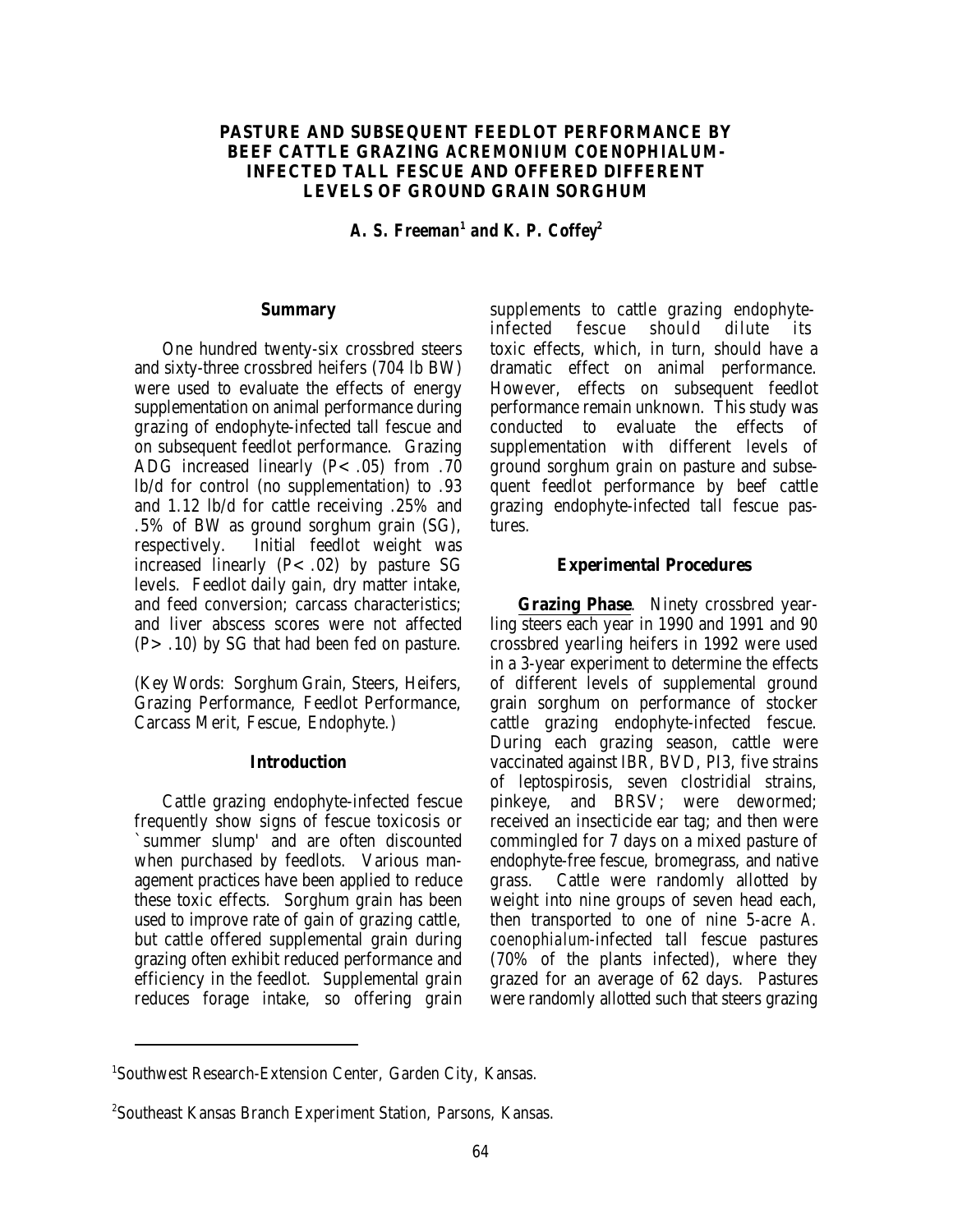each of the nine pastures were assigned to a control (no supplement) or were offered ground sorghum grain at levels of .25% and .5% of body weight daily, with three pastures per grain level. The remaining 27 animals were evenly distributed across experimental pastures to control excess forage production. Water and mineral blocks containing Rumensin® (Monensin, 800 g/ton) were provided free-choice. Grain levels were adjusted according to interim weights measured at 21-day intervals.

Beginning and ending weights were measured on the mornings of two consecutive days without prior removal from pasture and water. Following ending weights, cattle were moved to endophyte-free pastures for a 5- to 7-day period to equalize gut fill. Cattle were then transported overnight to the Southwest Research-Extension Center, Garden City, KS for the feedlot phase of the trial.

**Feedlot Phase**. Cattle received into the feedlot were individually weighed and processed within 24 hours of arrival. Processing included implanting with Compudose® 200; de-licing and de-grubbing with Tiguvon® (Fenthion); and vaccinating against IBR, BVD, PI3, five strains of leptospirosis, seven clostridial strains, and *Haemophilus somnus*. Cattle were then divided into groups of 10 head and placed in feedlot pens overnight, with fresh bromegrass hay and water. A second initial weight was taken the following day. Animals were then sorted into pens with seven head each to maintain grazing-phase treatment structure.

All cattle received a starter ration on arrival and were stepped-up to a finishing diet Dry matter intake was recorded daily. (Table 1) over a 13-day period. Fourteen days after arrival, animals were revaccinated against IBR, BVD, PI3, and five strains of leptospirosis and were dewormed with Valbazen® (Albendazole). Deccox® (Decoquinate) was fed (180 mg/head daily) for an average of 20 days, then removed from the ration. Monensin and Tylan® (Tylosin) were then fed for 7 days at 150 and 90 mg/head daily, respectively. Monensin was then increased to 300 mg/head daily for the remaining feedlot period. During the 1992

study, the heifers received .40 mg/head/d of MGA® (melengestrol acetate) in the finishing ration.

|              | <b>Table 1. Percent Composition and Nutrient</b>   |
|--------------|----------------------------------------------------|
|              | <b>Analysis of Finishing Diets on a Dry Matter</b> |
| <b>Basis</b> |                                                    |

|                         |      | Year |      |
|-------------------------|------|------|------|
| Item                    | 1990 | 1991 | 1992 |
| Steam-flaked corn       | 76.3 | 75.0 | 0    |
| Steam-flaked milo       | 0    | 0    | 75.3 |
| Alfalfa hay             | 5.8  | 5.8  | 5.4  |
| Corn silage             | 7.8  | 7.9  | 7.4  |
| <b>Molasses</b>         | 2.4  | 1.3  | 1.3  |
| <b>Tallow</b>           | 0    | 1.9  | 4.8  |
| Supplement <sup>a</sup> | 7.8  | 8.5  | 5.8  |
| Dry matter              | 74.7 | 75.9 | 76.7 |
| Crude protein           | 11.9 | 11.9 | 13.3 |
| ADF <sup>b</sup>        | 6.0  | 6.9  | 11.1 |
| NEm, Mcal/cwt           | 99   | 102  | 95   |
| NEp, Mcal/cwt           | 68   | 69   | 62   |
| TDN <sup>c</sup>        | 85.5 | 87.1 | 82.0 |
| Ca                      | .97  | .99  | .91  |
| P                       | .37  | .36  | .34  |
| K                       | .90  | .91  | .96  |

<sup>a</sup>Pelleted supplement: Wheat millfeed, 29%; calcium carbonate 23%; dehy alfalfa, 15%; urea, 8.6%; potassium chloride, 7.9%; meat and bone meal, 5.1%; salt, 4.0%; ammonium sulfate, 4.0%; dicalcium phosphate, 2.3%; and trace mineral package, .75%.

 $<sup>b</sup>$ Acid detergent fiber.</sup>

<sup>c</sup>Total digestible nutrients.

Interim weights and 2-day final weights were measured before the once-a-day morning feeding to calculate rate of gain and feed conversion. Cattle were slaughtered at a local packing plant, and liver abscess scores were recorded. Carcass characteristics were measured after a 24-h chill.

#### **Results and Discussion**

**Grazing Phase**. Statistical analysis indicated no year by SG level interactions.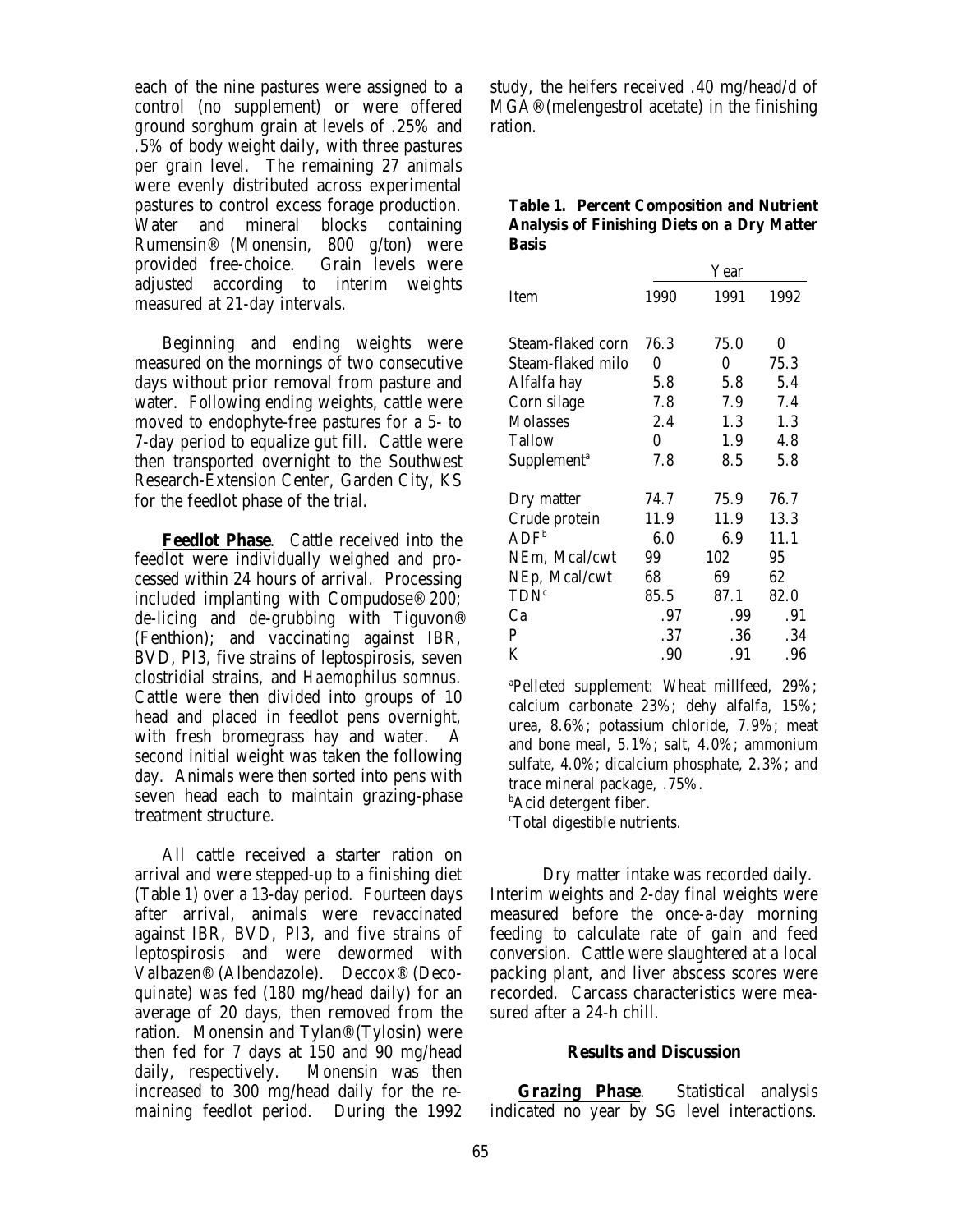Pasture gain increased linearly  $(P<.05)$  with increasing SG level (Table 2). Each pound of supplemental SG produced .12 lb additional gain. Grain consumptions averaged across years were 0, 112, and 228 lb for the 0, .25%, and .5% GS levels, respectively.

**Feedlot Phase**. No year by SG level interactions were noted for any feedlot performance data. All animals experienced an average transit shrink of 5.9% (Table 2). Across treatments, fill losses were regained in approximately 13 days. A linear response was evident for pasture total gain. Initial feedlot weight also increased linearly  $(P<.02)$ , with increasing SG. Total feedlot weight gain (avg 466 lb) and ADG (avg 3.58 lb) was not affected  $(P > .10)$  by SG level for the 130-day finishing phase. Dry matter intake (avg 20.8 lb) and feed conversion (avg 17.3 lb gained/100 lb dry matter consumed) were also not affected  $(P > .10)$  by SG level. Total weight gains (grazing plus feedlot)

were 462, 477, and 481 lb for 0, .25%, and .5% GS levels, respectively.

 Hot carcass weight (avg 731 lb), dressing percent (avg 62.1%), rib-eye-area (avg 13.2 in.<sup>2</sup>), KPH (avg 2.47%), percent choice (avg 42%), quality grade (avg Choice minus), and liver abscess score (avg 1.56) were not affected  $(P > .10)$  by SG levels (Table 2). Adjusted back fat thickness and yield grade responded to SG levels differently, depending on grazing year (Interaction  $P<.07$ ).

In conclusion, supplemental ground sorghum grain up to .5% of body weight improved pasture performance of stocker cattle grazing endophyte-infected tall fescue pastures without negatively affecting subsequent feedlot performance or carcass characteristics.